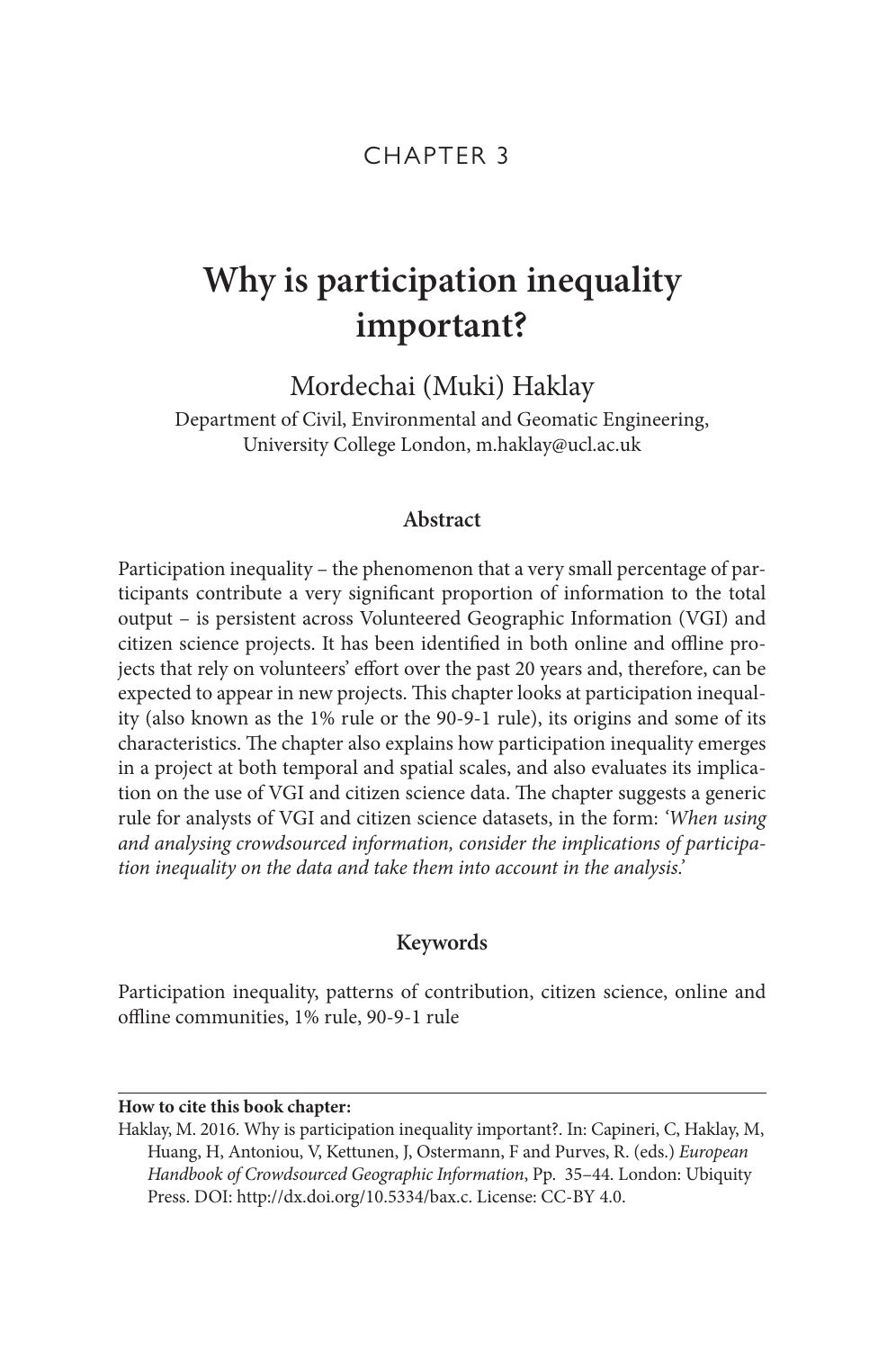### **Introduction**

One of the most persistent aspects that can be noted in systems which facilitate user-generated content (among them volunteered geographic information and citizen science data) is the inequality in the level of participation that they exhibit. According to Jakob Nielsen (2006), participation inequality was first recognised by Hill and his team (1992) while studying the development of digital documents and analysing the contributions by different people to the final product. It manifests itself in online forums such as mailing lists, discussion forums, games and ecological observations (e.g. Hill et al. 1992; Mooney & Corcoran 2012; Lund et al. 2011; van Mierlo 2014; Silvertown et al. 2015). In each of these cases, the overwhelming majority of people who use the information or are registered to the service do not contribute any information to it. The proportion of registered people who do not contribute can reach 90% or even more of the total number of users. Of the remaining participants, the vast majority contribute infrequently or fairly little – these account for 9% or more of the users. Finally, the last 1% contribute most of the information. This has led to framing the phenomenon as the 90-9-1 rule (Nielsen 2006). However, participation can be very skewed. As Nielsen demonstrates, in Wikipedia, 0.003% of users contribute two-thirds of the content, with a further 0.2% contributing infrequently, making the relationship 99.8-0.2-0.003% (with the increased use of Wikipedia since 2006, the situation has worsened). There is some evidence to suggest that the proportion can be different – for example, Budhathoki (2010) suggests that in OpenStreetMap the proportions are 70-29.9-0.01%. Recent analysis by Harry Wood (2014) provides an indication of this relationships [\(Figure 1\)](#page-2-0), with the contribution of the first ranked 1,000 participants dwarfing the effort of all other contributors, and only about 300,000 participants contributing more than 10 points of data - although at the time there were 2 million registered users.

Participation inequality has been observed in VGI and citizen science projects such as OpenStreetMap (Budhathoki 2010; Mooney & Corcoran 2012; Neis & Zipf 2012), Galaxy Zoo (Ponciano & Brasileiro 2014) and bird watching (Cooper & Smith 2010). It is especially noteworthy that participation inequality is not only appearing in online projects, but also can be observed in projects that mainly happen offline, such as participation in environmental volunteering or when analysing the levels of contribution of different volunteers in biological observations across London.

In this chapter, we look at the implications of participation inequality and argue that it is among the most significant aspects of VGI and citizen science. We start by noticing what we already know about participation inequality and its manifestations. This is followed by suggesting possible explanations for how it occurs and evolves over time. The fourth section discusses the potential implications on project development and the use of information that emerges from it. We conclude with open research questions and future directions for investigation that are of specific interest to researchers of VGI.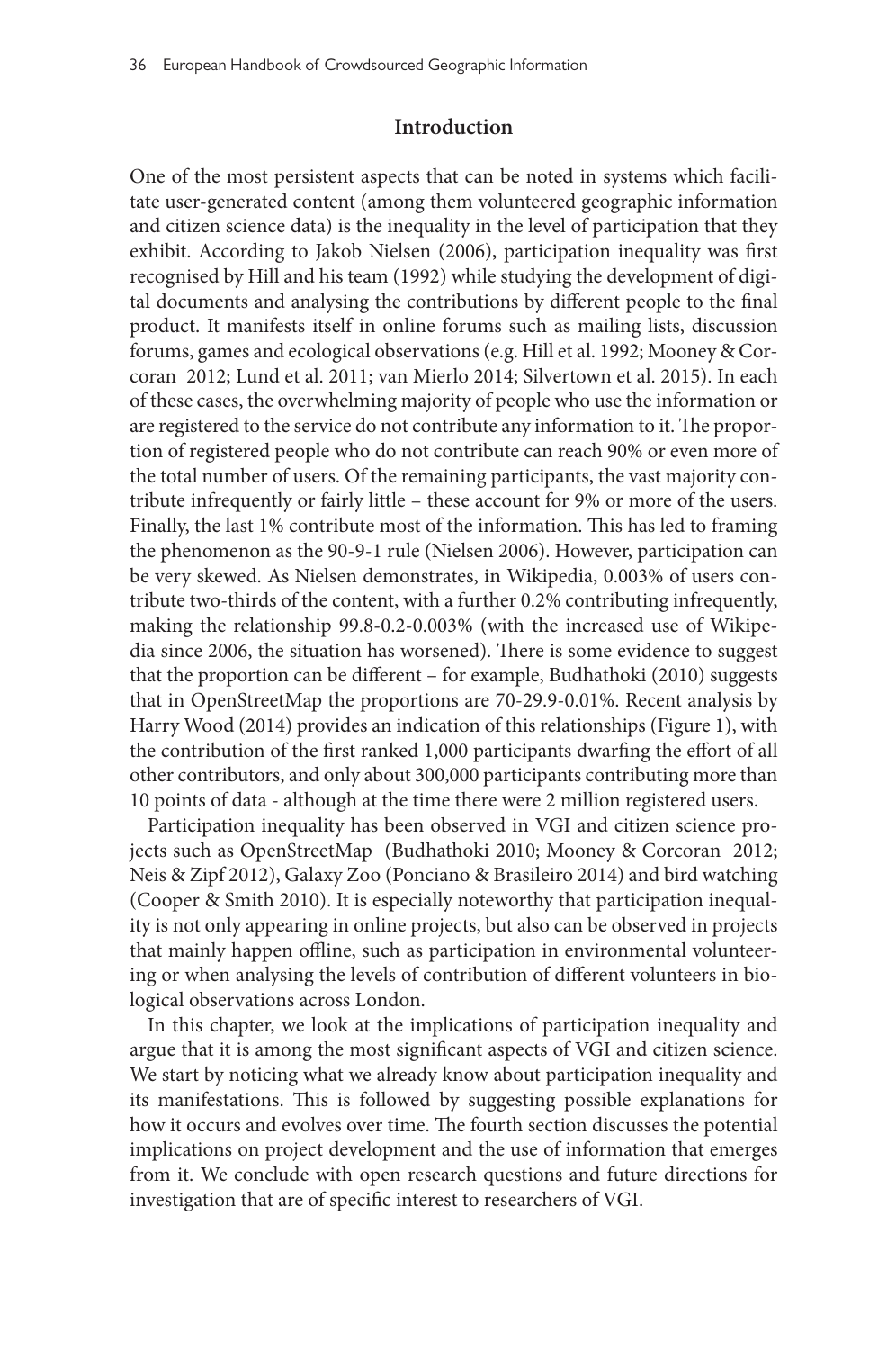<span id="page-2-0"></span>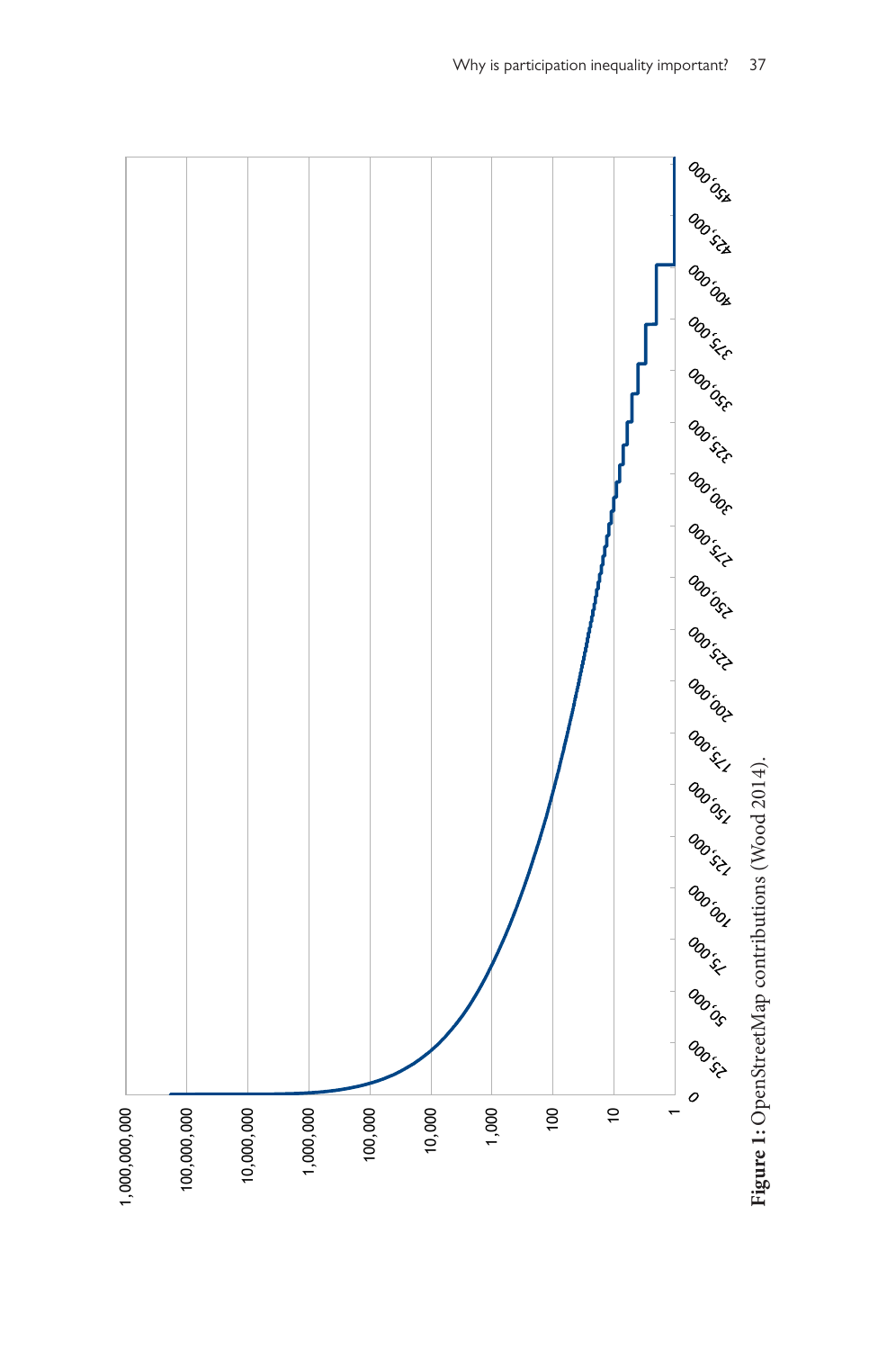Throughout the chapter, OpenStreetMap is being used to demonstrate the nature and implications of participation inequality. While OpenStreetMap have specific characteristics in terms of participants' profiles and social dynamics (Budhathoki 2010; Haklay 2010), it can be used to illustrate the general aspects of the phenomena. Other projects are being used to augment the picture.

#### **Participation inequality – what do we know?**

Unlike command and control processes that are common in industrial information creation, VGI and citizen science are produced through a distributed, less coordinated system. Within industrial processes, there is scope for planning of coverage and allocation of resources. For example, when planning the surveying of a city in an industrial process, it is possible to divide the efforts of the surveyors to ensure uniform level of coverage and time allocation to different parts in proportion to the amount of work that is required. Of course, the abilities of the different surveyors will have an impact on the final results but, in general, these can be minimised through quality assurance so the final product is uniform.

Within a system that relies on 'crowdsourcing' – the use of a large group of people with whom there are no direct employment relationships – there is far less ability to dictate to the participants where, when and how they should contribute information. For example, in a system that provides traffic information on the basis of users' satellite navigation devices, there is a co-dependence between the number of users in a given location and the ability to provide information about this place. Moreover, because the devices are used within the context of daily activities, such as the school run or a trip to the local supermarket, there will be more information about places in which many people travel daily (e.g. city centre) and especially during rush hour. While both industrial and crowdsourced systems are socio-technical systems, in the latter the 'socio' requires special attention, particularly to the way it influences the resulting information that emerges from the system.

In the case of participation inequality, since it has been so persistent over the years, it is highly likely to appear in any crowdsourcing project. It has been observed from the pre-Web internet messaging system Usenet (Whittaker et al. 1998) to current large-scale online citizen science (Ponciano & Brasileiro 2014). It is, therefore, part and parcel of VGI and citizen science.

Just as interesting is that the phenomenon repeats itself at various scales (something akin to Power Laws), so analysing the level of participation in OpenStreetMap for the area of London, Europe or across the world will show participation inequality (Haklay 2010; Mooney & Corcoran 2012; Neis & Zipf 2012). Participation inequality also occurs at different temporal scales of weeks, months or years (Neis & Zipf 2012). As can be expected with statistical analysis of this sort, the larger the area or the longer the time frame, the clearer the pattern and the position of various participants.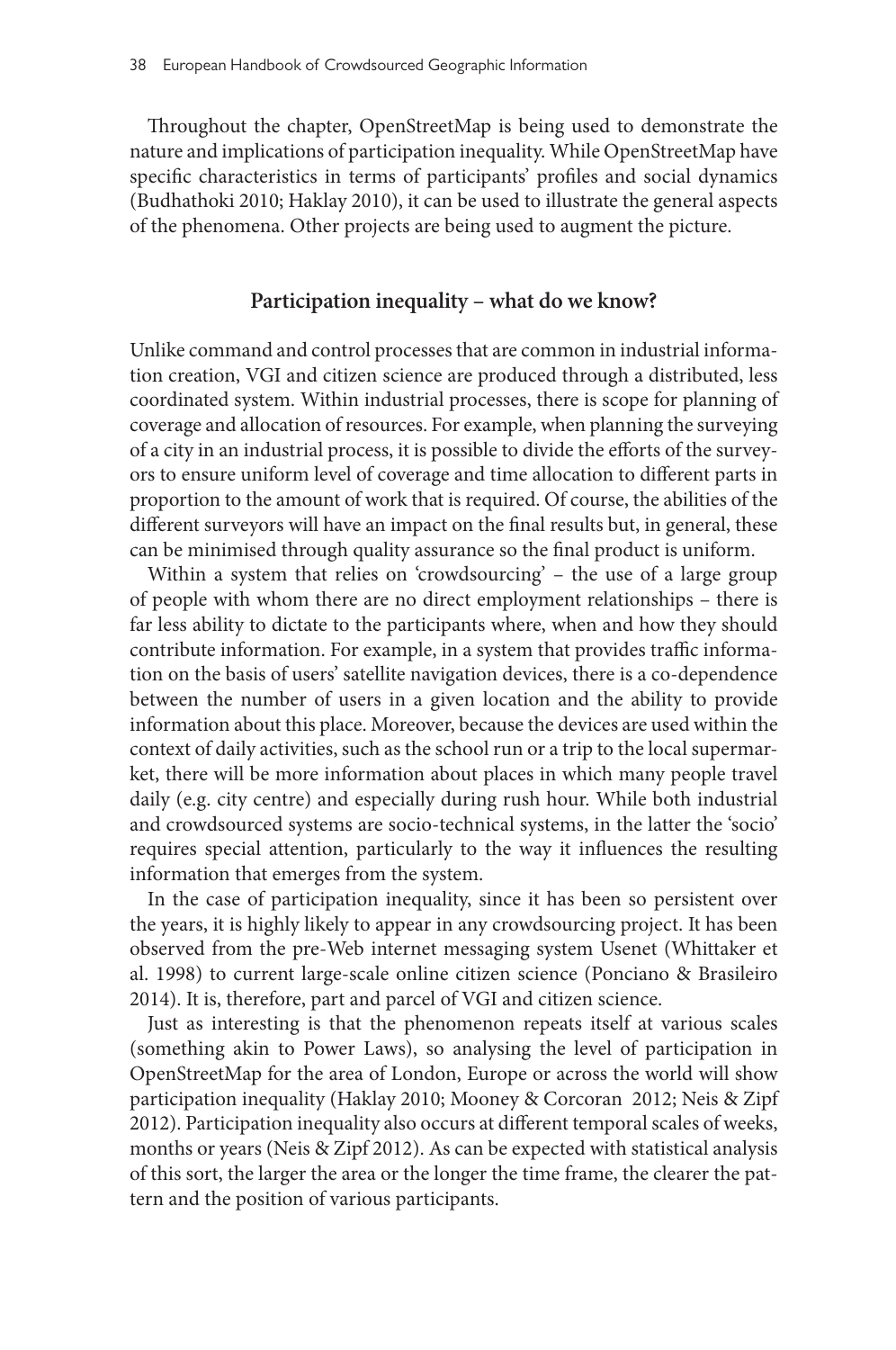Another important aspect known about participation inequality is that lowering the barrier for participation does help, but to a limited extent. Even in volunteer computing projects, in which participants download software to their computers that utilises unused processing resources for scientific research, participation inequality persists. IBM World Community Grid serves as an example. This project is an aggregator of volunteer computing projects, and yet few members contributed most of the processing. Of the 350,000 participants, the top contributor has contributed 325 times more than the 250th contributor, and 875 times more than the 1,000th contributor.

The use of a leader board and providing credits to emphasise the position of participants has been shown to encourage competition among contributors, but with a potential to alienate some participants and reduce their motivation (Massung et al. 2013). The assumption that it is always valuable to encourage competition among participants to yield more information should be questioned, and there are alternative, such as the mechanism that encourage collaboration that Silvertwon et al. (2015) offer.

Participation inequality also manifests itself through geographic and temporal patterns. Thus, places that are within the coverage area of highly active participants will have more contributions than areas that do not have many participants. More generally, the geographic distribution of information shows that some places are more popular and receive much more attention than others. Similarly, the temporal pattern of highly active contributors has a disproportionate impact on the temporal patterns of data collection activities as a whole. Thus, the sleeping and working patterns that can be observed within the contributed information will be influenced by the practices of high contributors (Yasseri et al. 2013).

Finally, while high contributors receive a lot of attention, in comparison to the very large group of people who contribute very little both individually and to the overall size of the dataset, we should not forget that they are, statistically, outliers. They are not representative of the overall population, nor should we expect them to be so. There is a need to have the majority of people as consumers of information, as otherwise the producers would lose the *raison d'être* to create and share information.

#### **How participation inequality evolves over time and space**

One of the puzzling questions regarding participation inequality is how it evolves. After all, at first look the participants are acting as volunteers and therefore there is no limitation on the number of people who can join a specific activity in citizen science or VGI or how much each of them contributes. Second, arguably, the actions of one participant do not stop another, for example when viewing the same bird or taking a geotagged picture of Big Ben (see Jayaraman 2012). Furthermore, the participants are only loosely coordinated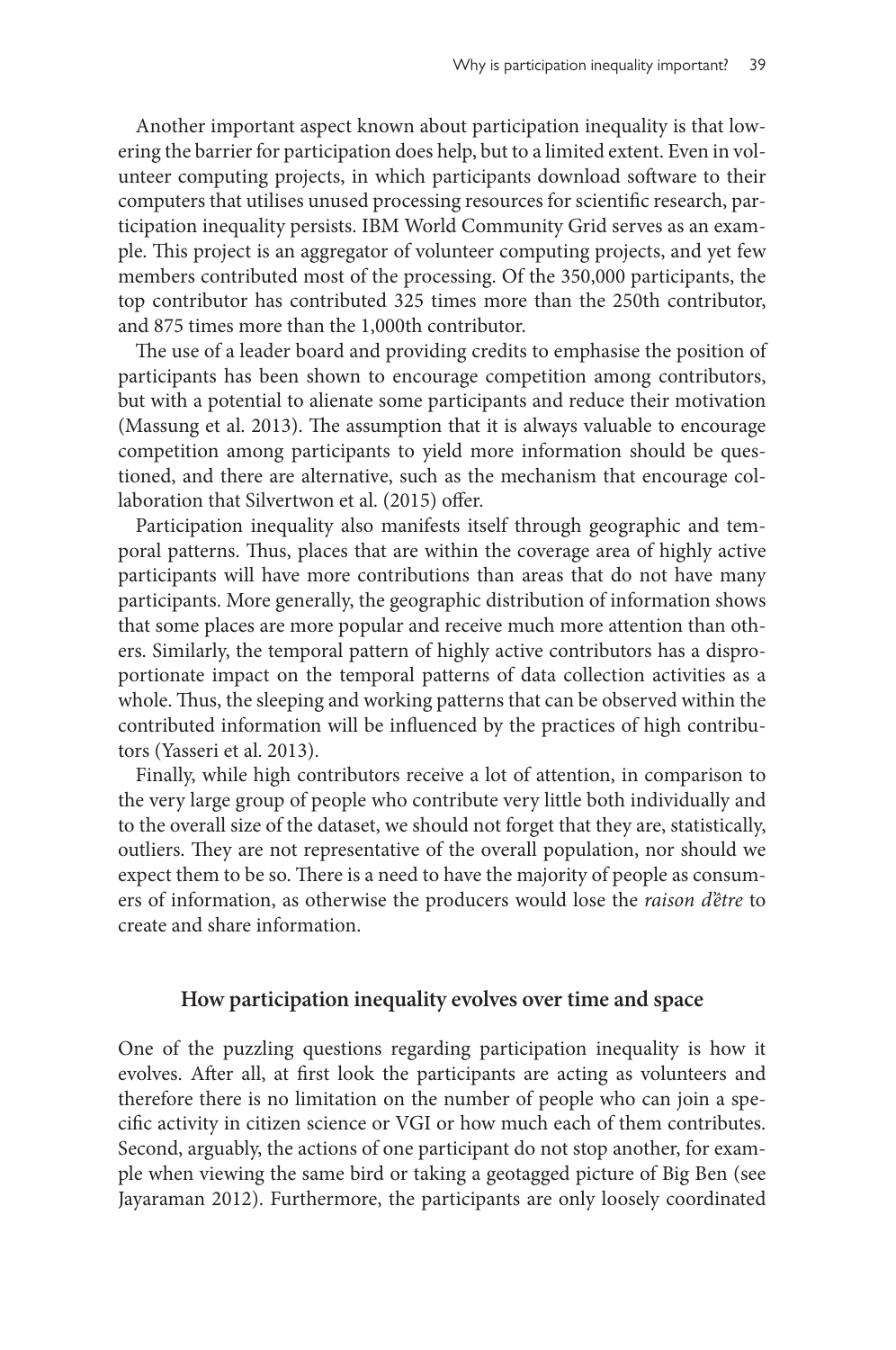and therefore not necessarily aware of the actions of other participants, and there is no reason for one to compete with another or even be aware of their contribution. However, some of these observations are inaccurate, and a further analysis of the process that created participation inequality can explain the source of the observed patterns.

Firstly, we can start by noticing that, in many VGI and citizen science projects, some resource is finite. For example, in OpenStreetMap or Wikimapia, once a participant has tagged a location and mapped it, this specific place is no longer available to other users to carry out the mapping. This is also true in volunteer thinking projects in which participants help scientists in classifying information online. In such projects, the system allocates the images to participants and, after the image has been viewed by a given number of participants, it is not shown anymore. Therefore, if one participant becomes highly active, they reduce the amount of work that is left to other participants to carry out.

Secondly, the temporal aspects of the project also play their part in generating participation inequality. For example, participants who joined OpenStreetMap early on were facing an empty map, in which it was relatively easy to identify and digitise objects such as motorways. Over time, the ability to digitise objects rapidly diminished as the map became complete. For a volunteer who joins the mapping process today, in many places the effort that is left requires adding more intricate details of building or address information. This is also true in citizen science, for example in the British Trust of Ornithology (BTO) breeding bird survey which started over twenty years ago. A volunteer that joined the project in the early stages will have collected many more records over the years than a person that will join the project today, who will not be able to 'catch up' to such levels of recording.

Thirdly, another side to the temporal aspect is demonstrating the link between participation inequality and other social inequalities. The contributions of participants can be translated into time – for example, one of top contributor to OpenStreetMap in June 2015 (Władysław Komorek) edited over 4.94 million objects in 966 active mapping days over 3 years, contributing on average about 5,100 points in an active day. With an assumption that it is possible to record 2 objects per second, this represents an average investment of about hour in digitising only (without any breaks). This is, of course, a low estimation, since such a participant spends time on mailing lists, meetings and going out mapping. When considering that, across advanced economies, people have about 36.5 hours of leisure a week (OECD 2009), it is clear that, for this participant, OpenStreetMap is the most important leisure activity during that period. However, since leisure time is more available to men, and is reduced in people with major caring responsibilities, it is more likely that men with a wellpaid job will be able to become major contributors of VGI and in many citizen science activities. Indeed, many projects have people with such profiles as their top contributors (e.g. Cooper & Smith 2010). However, one should be careful of sweeping generalisations about the profile of top contributors, as they are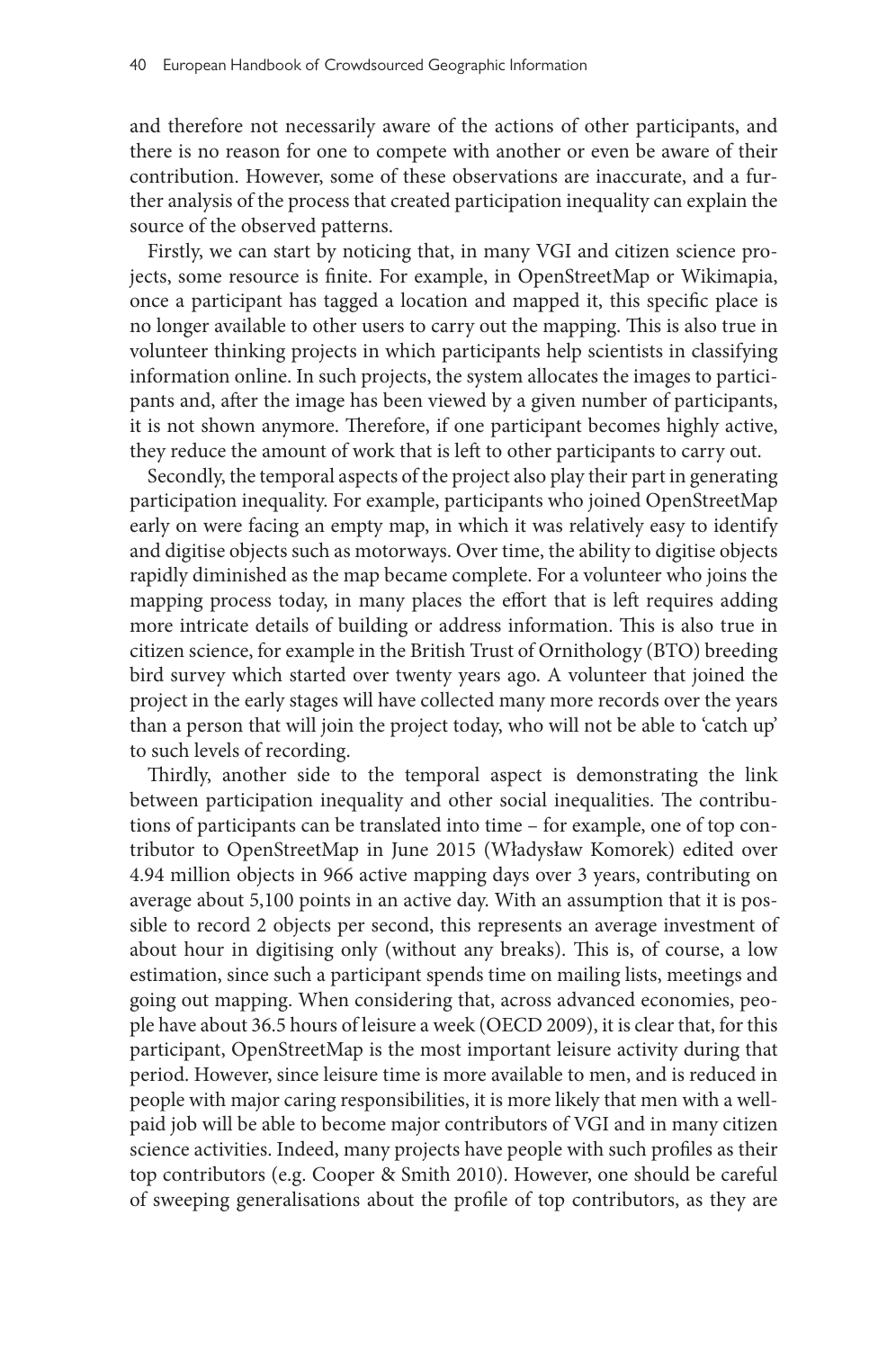specific to projects and research area – for example in the EyeWire project, in which participants help brain research by analysing the structure of neurons, 65% of top contributors are women (Kim et al. 2014), while bird watching is dominated by men (Cooper & Smith 2010).

Fourthly, access to financial resources can have an impact on the ability of people to become high contributors. For example, an Australian study of birdwatchers concluded that some of them travel 300 to 1,900 km from home to record an observation (Tulloch & Szabo 2012). Such extensive travel, apart from dedication, also requires financial resources. Other VGI and citizen science activities also involve purchasing specialised equipment and dedicating time to learn how to use it.

Finally, there is a need to consider internal and external motivations of high contributors. The various studies that were mentioned above, and others, demonstrate clearly that the top contributors represent a different demographic group – for example, in EyeWire they are older than the average participant (Kim et al. 2014). Studies show that their internal and external motivations play an important part in maintaining their engagement with a project. For some participants, competition is a significant motivation (Massung et al. 2013) while for others the joint contribution to science is a major one (Nov et al. 2011).

#### **The implications of participation inequality**

Based on the analysis above, we can formulate a general rule for crowdsourced geographic information: *'When using and analysing crowdsourced information, consider the implications of participation inequality on the data and take them into account in the analysis.'*

As we have seen, crowdsourced information, either VGI or citizen science, is created through a socio-technical process, which, by necessity, will have impacts on the final outputs. Yet, all too often it is easy to forget the social side – especially when using the information without paying due attention to the metadata of who collected it and when. Even though analysts who use the information are aware that the data source is expected to be heterogeneous because of the nature of the crowdsourced process, it is easy to forget participation inequality and treat each observation as similar to other observations and assume they were all produced in a similar way.

Yet, data is not only heterogeneous in terms of consistency and coverage; it is also highly heterogeneous in terms of contribution, which can have farreaching implications on quality, coverage and content. As we have explored, the outcome is dependent on the expertise of heavy contributors, their spatial and temporal engagement, and even on their social interactions and conduct.

For example, some of the top contributors of OpenStreetMap naturally concentrate their effort in the city where they live. Knowing where these individuals are active can help in quality assurance processes by comparing novice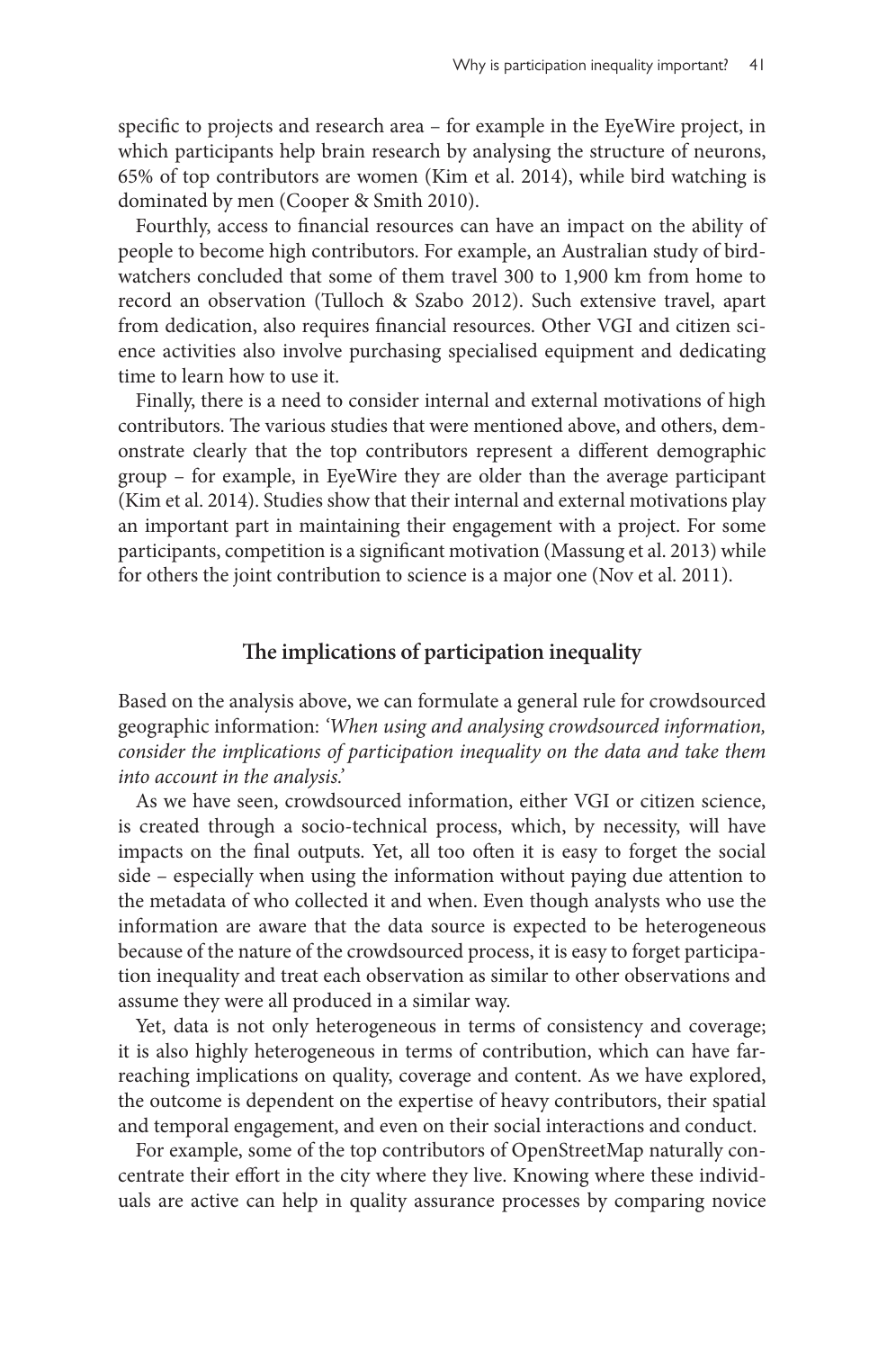practices to their actions, potentially changing the number of people that are required to map an area well (Haklay et al. 2010). In some projects, such as iSpot (Silvertown et al. 2015), in which participants help in the identification of a range of species, there are mechanisms to reward high contributors with trust marks and to give their opinions more weight during the identification process.

Another aspect of the impact of high contributors is the social evolution of the project. In some projects, high contributors might exhibit abrasive behaviour towards other participants or protect 'their patch' (the area in which they operate) by aggressively editing any new information to fit their standards. Such conduct is not welcoming to new participants, and can impact on the growth of the project and even its resilience in cases where the high contributor leaves the project.

The specific background and interests of high contributors will, by necessity, impact on the type of data that is recorded. This is especially important in VGI projects where the details of what to record are left to the participants. For example, lack of interest in a class of facilities (e.g. wheelchair accessible toilets) will mean that such information will be lacking from the resulting dataset and might shape the activities of other participants (Stephens 2013).

Interestingly, while some research analysed the biases that are created by high contributors (Haklay 2010; Bégin et al. 2013; Mooney 2013), there is relative lack of attention within the VGI literature to the wider impact that they have on the information and on other participants.

#### **Conclusion**

In this chapter, we looked at participation inequality and its implications on VGI and citizen science datasets. We have seen that participation inequality – the phenomenon in which a very small percentage of participants contributes a very significant proportion of information to the total outcome – is persistent. It occurs across spatial and temporal scales and is driven by multiple factors.

Participation inequality impacts on the social and technical outcomes of a project and, because of that, it is critical to remember the impact and implications of participation inequality during the analysis and use of the information. There will be some analysis to which it will have less impact and some where it will have major impact. In either case, it needs to be taken into account. This can be done by including an analysis of participation patterns early on in the analysis of a dataset, and examining the biases that are caused by it.

While we can expect it, we do need to understand more about the process that created it and its impact on the resulting datasets. There is plenty of scope for spatio-temporal analysis to identify the actions of high contributors from their early actions, and evaluate to what degree they impact on other contributors. There is also value in more detailed analysis of how people at different levels of contribution add to the project and whether there are ways to encourage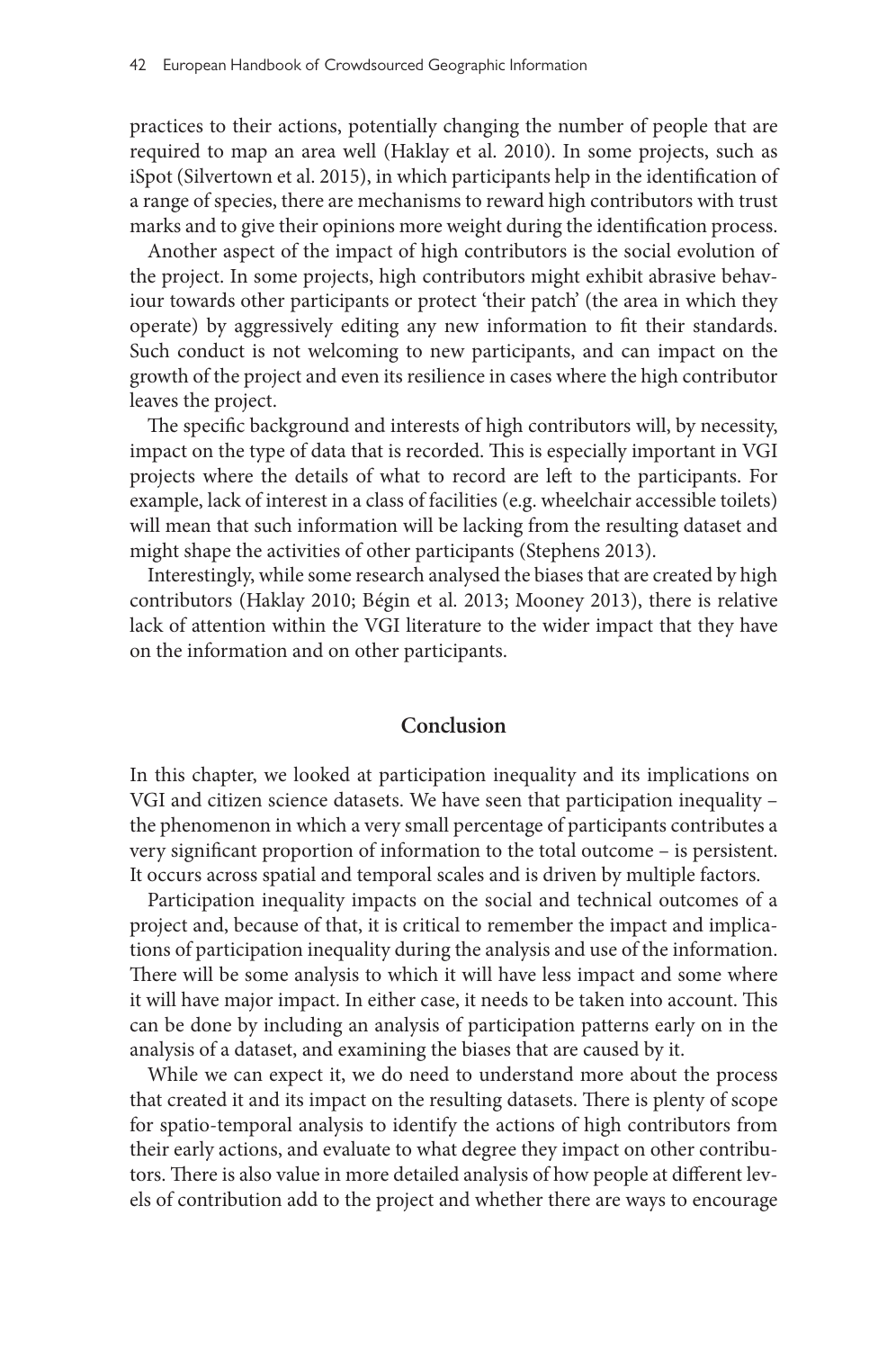people to move between contribution groups. Finally, the ethical and practical implications of high contributors should be assessed, especially in commercial VGI projects.

#### **Acknowledgements**

The author would like to thank Prof Tanya Berger-Wolf for her suggestions on explaining participation inequality and the work of Vyron Antoniou, Valentine Seymour and Gianfranco Gliozzo at UCL on various datasets. Many thanks for Cristina Capineri and Stephen Winter for their comments on an earlier version of this paper. The research was supported by EPSRC (EP/I025278/1, EP/ K022377/1) and the EU FP7-ICT (317705).

#### **References**

- Bégin, D., Devillers, R., & Roche, S. 2013 (May). Assessing volunteered geographic information (VGI) quality based on contributors' mapping behaviours. In *Proceedings of the 8th international symposium on spatial data quality ISSDQ*: pp. 149–154.
- Budhathoki, N. R. 2010. *Participants' motivations to contribute geographic information in an online community* (Doctoral dissertation, University of Illinois at Urbana-Champaign).
- Cooper, C. B., & Smith, J. A. 2010. Gender patterns in bird-related recreation in the USA and UK. *Ecology and Society, 15*(4): 4. Available at: [http://www.](http://www.ecologyandsociety.org/vol15/iss4/art4/) [ecologyandsociety.org/vol15/iss4/art4/.](http://www.ecologyandsociety.org/vol15/iss4/art4/)
- Haklay, M. 2010. How good is volunteered geographical information? A comparative study of OpenStreetMap and Ordnance Survey datasets. *Environment and planning. B, Planning & design, 37*(4), 682–703.
- Haklay, M., Basiouka, S., Antoniou, V., & Ather, A. (2010). How Many Volunteers Does it Take to Map an Area Well? The Validity of Linus' Law to Volunteered Geographic Information. *Cartographic Journal* 47 (4) 315–322.
- Hill, W. C., Hollan, J. D., Wroblewski, D., & McCandless, T. 1992. Edit wear and read wear. In: *Proceedings of the SIGCHI Conference on Human factors in Computing Systems*. ACM: pp. 3–9.
- Jayaraman, K. 2012. Tragedy of the Commons in the Production of Digital Artifacts. *International Journal of Innovation, Management and Technology, 3*(5): 625–627
- Kim, J. S., Greene, M. J., Zlateski, A., Lee, K., Richardson, M., Turaga, S. C., Purcaro, M., Balkam, M., Robinson, A., Behabadi, B. F., Campos, M., Denk, W., Seung, H. S., & the EyeWirers. 2014. Space-time wiring specificity supports direction selectivity in the retina. *Nature, 509*(7500): 331–336.